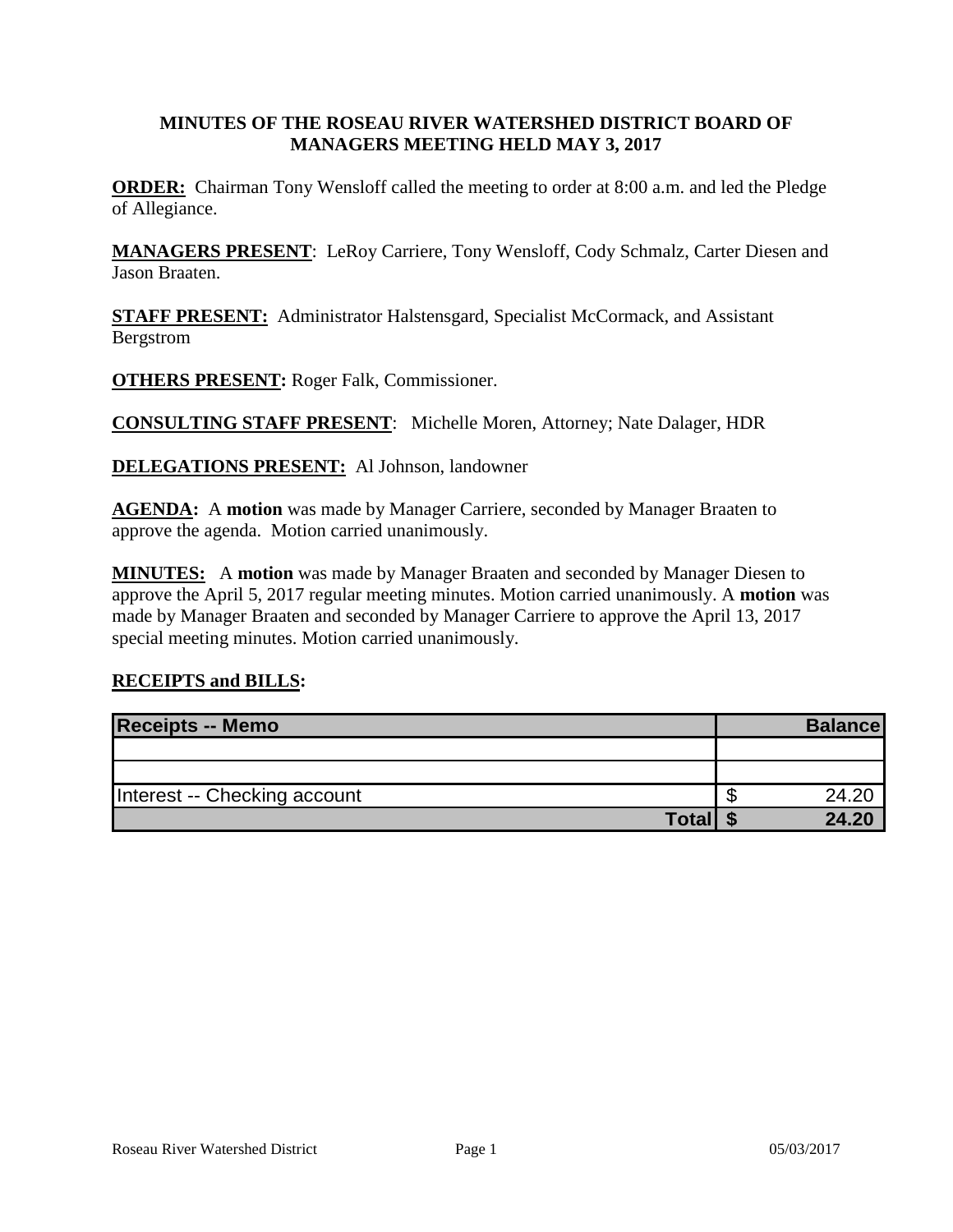| <b>Bills</b>                                                                 | <b>Amount</b>              |            |
|------------------------------------------------------------------------------|----------------------------|------------|
| Tracy Halstensgard -- Salary & insurance                                     | \$                         | 4,360.58   |
| Torin McCormack -- Salary & insurance                                        | \$                         | 4,640.58   |
| Torin McCormack -- mileage and reimbursement                                 | $\boldsymbol{\mathcal{L}}$ | 657.75     |
| Tracy Halstensgard -- mileage and reimbursement                              | $\mathfrak{P}$             | 138.04     |
| Tracy Bergstrom -- wages                                                     | $\boldsymbol{\mathcal{L}}$ | 1,826.88   |
| Tracy Bergstrom --mileage                                                    | $\boldsymbol{\mathcal{L}}$ | 66.90      |
| Carter Diesen -- per diem & expenses                                         | $\mathfrak{P}$             | 86.38      |
| Jason Braaten -- per diem & expenses                                         | $\mathfrak{P}$             | 312.36     |
| Cody Schmalz -- per diem & expenses                                          | $\boldsymbol{\mathcal{L}}$ | 119.61     |
| LeRoy Carriere -- per diem & expenses                                        | \$                         | 183.70     |
| Tony Wensloff -- per diem & expenses                                         | $\mathfrak{P}$             | 235.09     |
| PERA -- employer / employee contribution                                     | \$                         | 1,818.24   |
| Internal Revenue Service -- withholding                                      | $\boldsymbol{\mathcal{L}}$ | 4,055.49   |
| MN State withholding -- Payroll tax withheld                                 | $\mathfrak{P}$             | 658.00     |
| Sjobergs TV -- internet access / phone service (switch over)                 | $\boldsymbol{\mathcal{L}}$ | 213.28     |
| Marco -- copier maintenance                                                  | $\mathfrak{P}$             | 59.37      |
| Minnesota Energy -- natural gas bill                                         | $\boldsymbol{\mathcal{L}}$ | 117.44     |
| <b>ESRI -- ArcGIS maintenance</b>                                            | $\boldsymbol{\mathcal{L}}$ | 2,027.50   |
| City of Roseau -- utilities                                                  | \$                         | 250.12     |
| HDR engineering -- Roseau Lake                                               | $\boldsymbol{\mathcal{L}}$ | 74,036.98  |
| HDR engineering -- RRWMA                                                     | \$                         | 2,185.25   |
| HDR engineering -- Whitney Lake                                              | $\boldsymbol{\theta}$      | 19,850.13  |
| <b>Conservation Corps -- Norland Mitigation</b>                              | $\mathfrak{L}$             | 14,100.00  |
| David Brinkman -- Stolp Inspection                                           | $\boldsymbol{\mathcal{L}}$ | 350.00     |
| <b>USA Realty -- Earnest Money</b>                                           | \$                         | 1,000.00   |
| Patric Moren Law Office-- Attorney fees                                      | \$                         | 750.00     |
| Cardmember Services --                                                       | $\boldsymbol{\theta}$      | 1,725.86   |
| Roso Cleaners - Rugs                                                         | \$                         | 18.81      |
| Houston Engineering -- BISF Plan (3604.08) Roseau Lake Water Quality (643.50 | $\mathfrak{S}$             | 4,247.58   |
| Roseau Times Region -- Meeting Notices                                       | $\boldsymbol{\theta}$      | 28.26      |
| North Pine Services -- Snow Removal                                          | \$                         | 28.75      |
| SuperOne Foods -- food for meetings and RL PT                                | $\mathfrak{L}$             | 190.28     |
| April Swenby -- Website Hosting Fee and updates                              | $\boldsymbol{\mathcal{L}}$ | 390.00     |
| Cincinati Insurance -- general liability                                     | $\boldsymbol{\mathcal{L}}$ | 1,873.00   |
| Roseau Ace Hardware -- Norland                                               | \$                         | 466.74     |
| Franks TV -- Office supplies                                                 | $\mathfrak{P}$             | 26.70      |
| Northern Resources Cooperative -- gas                                        | $\boldsymbol{\mathcal{L}}$ | 191.98     |
| Multi Office Products - office supplies                                      | $\mathfrak{P}$             | 74.04      |
| Scott's True Value - office supplies                                         | $\boldsymbol{\mathcal{L}}$ | 33.98      |
| Total                                                                        | \$                         | 143,395.65 |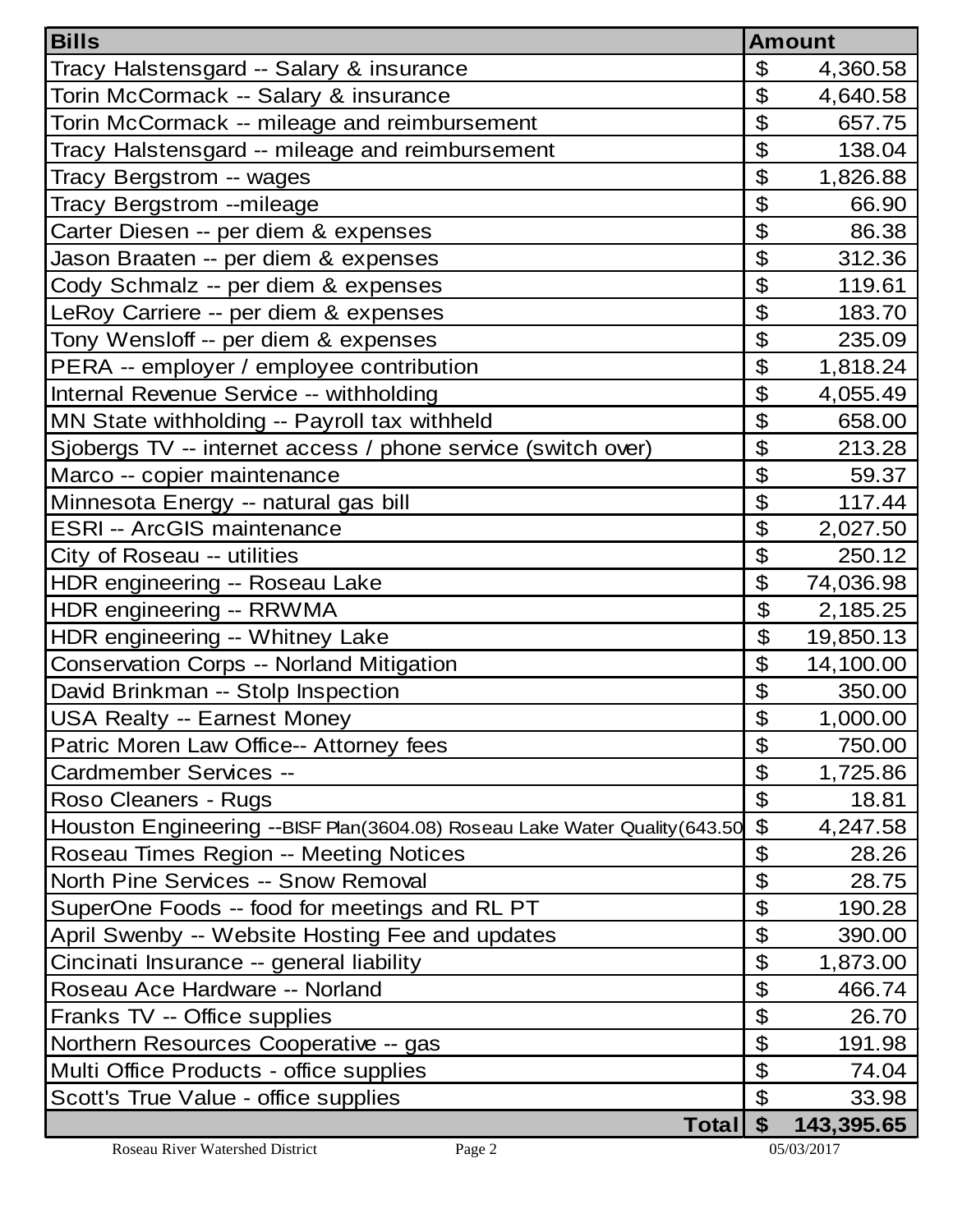**RECEIPTS and BILLS:** A **motion** was made by Manager Carriere and seconded by Manager Diesen to pay the normal monthly bills as discussed. **PERMITS:**

Specialist McCormack discussed permit application #17-02 (Mike Hagen). Mr. Hagen proposed the installation of a culvert to gain field access. A **motion** was made by Manager Braaten and seconded by Manager Carriere to approve the permit application. The motion carried unanimously.

Specialist McCormack discussed permit application #17-03 (Brian Tveit). Mr. Tveit proposed the installation of a culvert and crossing to land he rents. A **motion** was made by Manager Diesen and seconded by Manager Schmalz to approve the permit application. The motion carried unanimously. Mr. Tviet also requested an extension to permit #15-37. A **motion** was made by Manager Carriere and seconded by Manager Braaten to deny the request due to the length of time since the permit expired. The board determined that Mr. Tviet needs to reapply for the permit. The motion carried unanimously.

Specialist McCormack discussed permit application #17-04 (Mark Tveit). Mr. Tveit proposed the installation of a new crossing and to replace and relocate a crossing. He also proposed a new driveway crossing. A **motion** was made by Manager Schmalz and seconded by Manager Diesen to approve the permit application. The motion carried unanimously.

Specialist McCormack discussed permit application #17-05 (Tony Brateng). Mr. Brateng proposed to install a new crossing and culvert with trap, and to block overflow ditch. A **motion** was made by Manager Braaten and seconded by Manager Diesen to approve the permit application. The motion carried unanimously.

Specialist McCormack discussed permit application #17-06 (Mark Wierschke). Mr. Wierschke proposed to install a new field crossing and culvert. A **motion** was made by Manager Diesen and seconded by Manager Carriere. The motion carried unanimously.

Specialist McCormack discussed permit application #17-07 (Mark Olafson). Mr. Olafson proposed to install a trap on a culvert preventing water flow from CD11. A **motion** was made by Manager Braaten and seconded by Manager Diesen to table the permit until further information becomes available. The motion passed unanimously.

Specialist McCormack discussed permit application #17-08 (MNDNR). The MNDNR is proposing to replace multiple culverts in the BISF. A **motion** was made by Manager Carriere and seconded by Manager Diesen to approve the permit with conditions pending further evaluation of sites 11 and 12.The motion passed unanimously.

Specialist McCormack discussed permit application #17-09 (Rafal Rusek). Mr. Rusek proposed the installation of a culvert for a driveway on his property. A **motion** was made by Manager Diesen and seconded by Manager Carriere to approve the permit. The motion passed unanimously.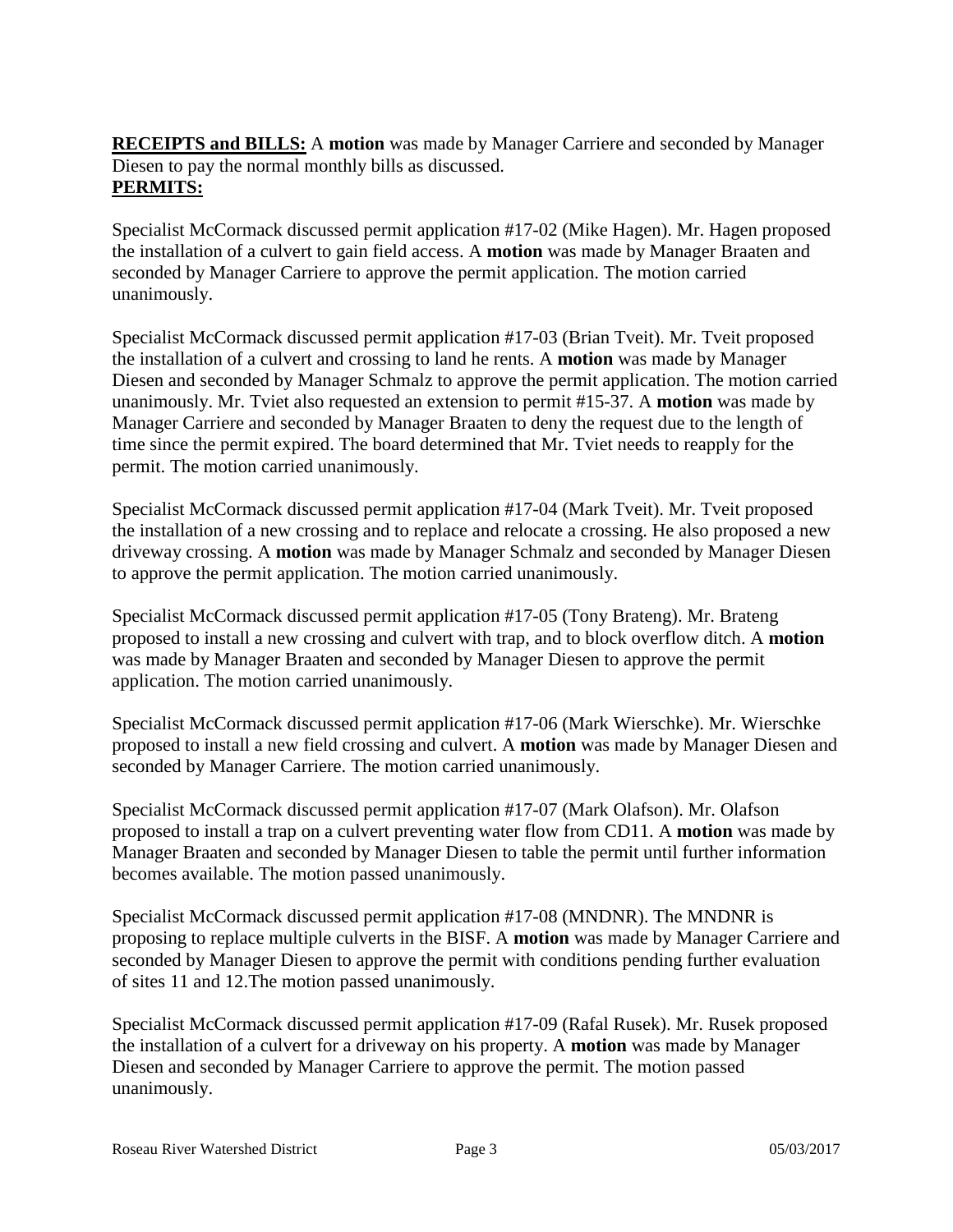Specialist McCormack presented permit application #17-10 (Fourtown/Grygla Sportsman's Club). The Sportsman's club is proposing to connect trails in the BISF and is requesting to install a water crossing. A **motion** was made by Manager Carriere and seconded by Manager Schmalz to table the permit request until further review can take place. The motion passed unanimously.

**DELEGATIONS:** Al Johnson presented photos of his hunting land which had become inundated due to a frozen culvert which is responsible for draining approximately 500 acres of land. Mr. Johnson has major concerns regarding the road elevation and the lack of slope in the culvert. He is concerned that each spring the same problem will arise. Engineer Dalager presented facts regarding the snow pack and the freeze/thaw cycle. Engineer Dalager suggested the board consider the addition of another culvert or to reconfigure the existing culvert. Specialist McCormack suggested options to address the issue and will meet with Mr. Johnson, Supervisor Pracher, Manager Schmalz, and Engineer Knott to determine the course of action necessary to repair the problem.

# **PROJECTS:**

Roseau River Wildlife Management Area (RRWMA):

Engineer Dalager reported that due to road restrictions, Zavoral hasn't had access to the area. Work continues with Supervisor Pracher on a punch list. Some road grading will take place before Zavorals access the area.

There was brief discussion concerning a tour once the project is complete later this summer.

### Roseau Lake:

Administrator Halstensgard updated the board regarding past project team meeting which included mitigation information. Currently Administrator Halstensgard is working on project reimbursement from Lessard-Sams for current engineering and the required upcoming archaeology survey and delineation.

There was discussion regarding the State Bonding Bill for capital improvements. The board was asked what they would like to consider in the event that the bonding bill doesn't pass. Administrator Halstensgard posed the options of either being able to secure funds under a state grant agreement or to borrow money from the RRWMB which could have negative consequences involving cost sharing. The final option was to slow down or suspend the project. The board held a brief discussion regarding public outreach to provide accurate information to stakeholders.

An alternative mitigation site has been proposed in the Sprague Creek Fen. The site will be toured on May 11, 2017. Current concerns center around the plan which the Roseau County Highway Department (RCHD) has in place to do some brushing on JD 61. Supervisor Prachar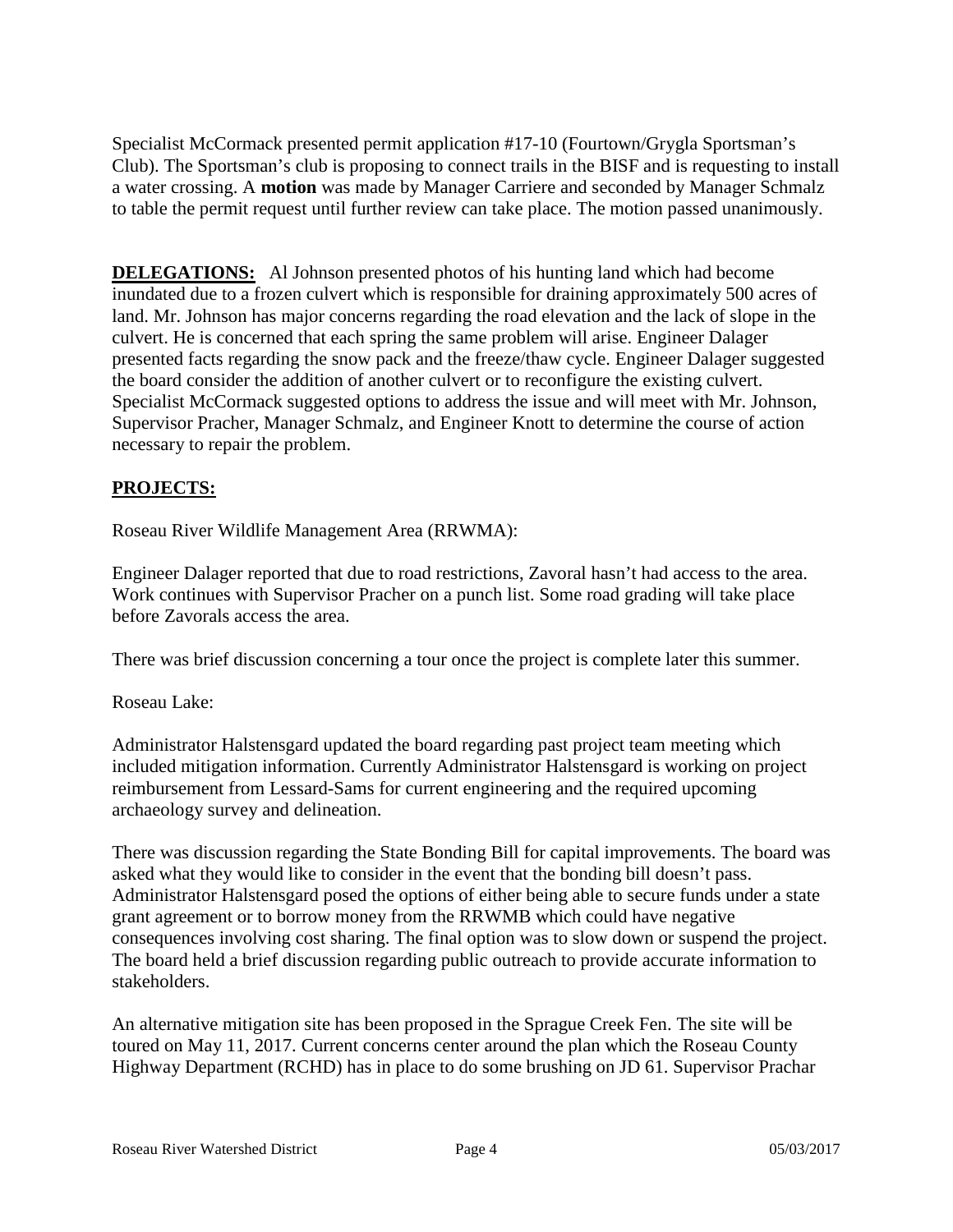will be the point of contact with the county in order to encourage open communication. Chairman Wensloff also volunteered to contact the RCHD.

Whitney Lake Sub-watershed:

Specialist McCormack informed the board of a letter from landowner, Mark Wierschke, regarding fixing the Moose Township road. Minor rainfall has the potential to overtop the road from lateral 2 and flow into his field.

Mike Jorgenson is meeting with an engineer to address water that enters his property as a result of private ditching near where the Roseau River Watershed District meets the Two-Rivers Watershed District.

The feasibility report for the Whitney Lake Project has been submitted. The next project team meeting will be on May 18, 2017. Administrator Halstensgard is working on reimbursement from NRCS for the project.

Beltrami Island State Forest:

Administrator Halstensgard spoke with Engineer Bents regarding downstream modeling to identify effects that would result from a project in the forest. HEI has been working with HDR to make sure efforts are not being duplicated. She also noted that the Red River Retention Authority will host a meeting on purpose and need statements.

### SD 51 Cut-Off 10:

The board held a discussion for Cut-off 10. Manager Schmalz reviewed the landowner list. Ideas include updating pipes and traps and sloping of the ditch. The board discussed taking a wait-andsee approach until the RRWMA is operating. Specialist McCormack suggested that the board seek baseline data through a ditch survey to return the area to its originally intended purpose prior to hosting a landowner meeting. The board would like Specialist McCormack to conduct a general survey of the area and report as to whether or not a more in-depth survey needs to take place.

### **RRWMB**:

- The Red Board is hiring an Executive Director to guide development for the next 5 years.
- The Red Board participated in a drone tour of the proposed Black River Project area.
- Manager Braaten reported that he spoke to Lobbyist Frenette who met with Representative Fabian and Governor Dayton to discuss bonding money. Manager Braaten has also reached out to other government officials noting the necessity of bonding money in order to move projects forward.
- Step II submittal for the Roseau Lake Project has been accepted.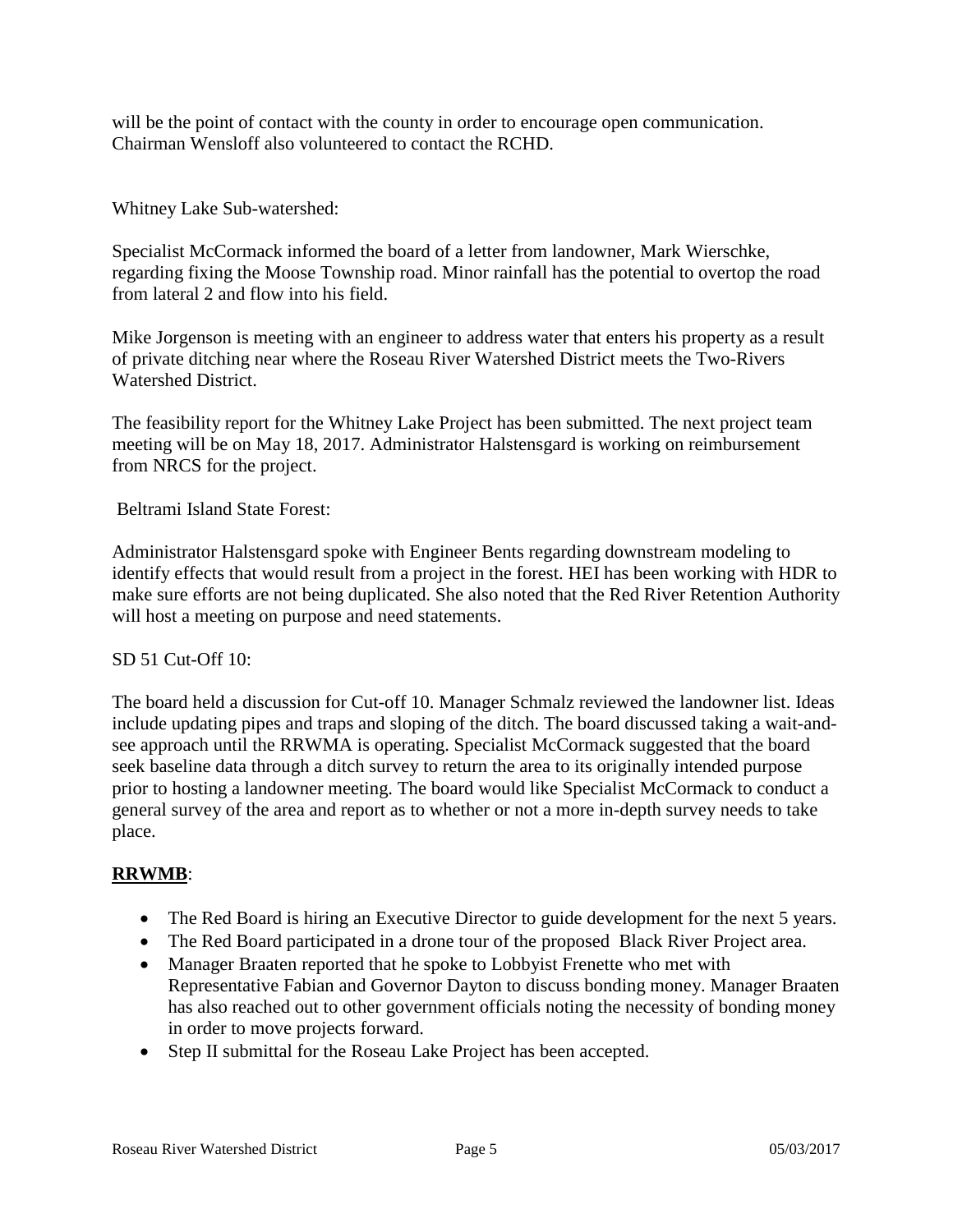# **ADMINISTRATIVE REPORT:**

- Attended FDRWG meeting. The group is struggling to find a direction as it relates to its original purpose.
- PTMApp: Work continues on the Technical Memorandum. According to the board's decision to add the downstream area from Roseau Lake to the Canadian Border at the February meeting, the professional service agreement is ready to be signed. A **motion** to authorize the signing of the agreement with the IWI was made by Manager Braaten and seconded by Manager Carriere. The motion carried unanimously.
- Updated MAWD information was presented to the board. This information will be considered at the MAWD summer meeting. Two managers need to attend the summer meeting as RRWD Delegates.
- Discussion on the possibility of an open house later in the year highlighting projects.
- WRAPS: The Professional Judgment Group met in our office on 4-20-17 to discuss the findings and recommendations from the last 2 years of monitoring. Derek Richter, Environmental Specialist with the MPCA, will be sending us the recommendations and maps.
	- Roseau River / SD51 will be delisted for low Dissolved Oxygen & Total Suspended Solids (TSS)
	- Hay Creek will be listed for TSS, macroinvertebrates & fish (also issue with bacteria)
	- Severson Creek will be listed for macroinvertebrates
	- Pine Creek will be listed for fish
	- Hanson Creek was also flagged as one to watch

Once the review is complete, these recommendations will be submitted for approval.

### **SPECIALIST REPORT:**

Norland:

- The Conservation Corp Crew harvested approximately 24,000 live stakes over the course of 5 days.
- Approximately 5,000 have been planted thus far. Progress was slowed by frost and wintery weather.
- A landowner has concerns regarding moving water from their land to enter JD 61. A centerline culvert could be added with the approval from the county. The culvert would be at the expense of the watershed. The addition of a culvert coupled with restoration of field ditch outlets could provide the desired relief as an alternative to cleaning the ditch.
- Engineer Dalager commented that CD18 is in need of repair due to lack of grade. It does not outlet as it was intended.
- Survey information needs to be written up and presented to the USACE to establish easements for the wetland mitigation sites.

Roseau Lake: